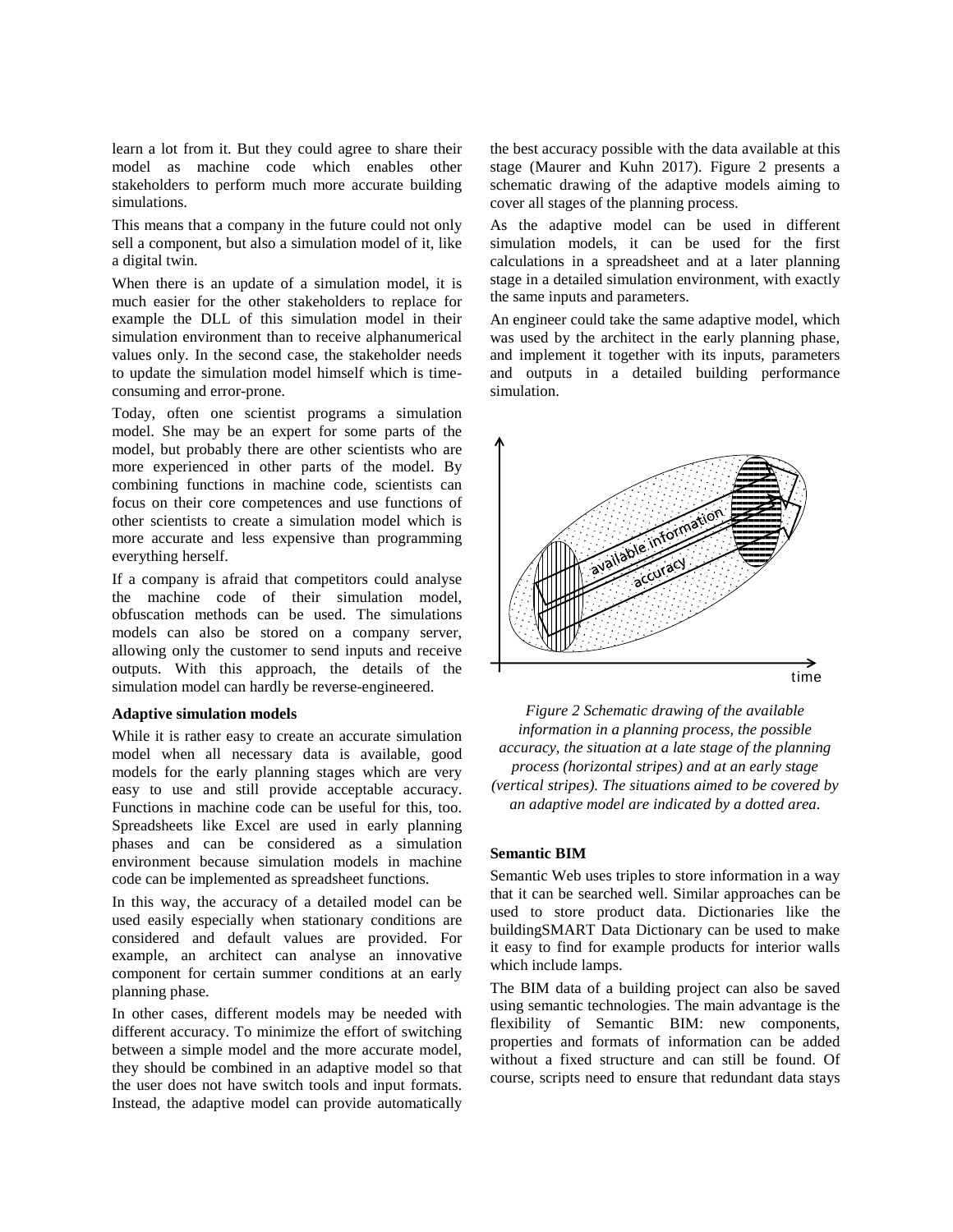up to date, for example if the characteristics of a component a provided in two different formats.

In fact, the fixed hierarchical ontology of formats like the IFC is not needed anymore because most people use the search instead of clicking through the hierarchy. Semantic BIM "structures itself" and makes it easier to find what you need. With this, it solves the problem of having too few or too many entities.

On the one hand side, innovations which go beyond current hierarchies can easily be described with sematic web technologies, by pointing to the entities of a data dictionary. On the other side, there is no complex hierarchy which makes semantic BIM simple for new users.

## **Semantic Product Database**

Lawrence Berkeley National Laboratory (LBNL) plans cooperate with Fraunhofer Institute for Solar Energy Systems (ISE) to create a cloud-based international product data base for architectural glazing, daylighting, solar-shading and active-solar components. It will be based on improved measurement and data-processing methods and use semantic technologies so that practitioners can easily find and include the most suitable available products in their planning.

To date, laboratories can provide an extensive amount of measurement data for components. If a planner receives this data, they can often use only a part of this data. In the future, companies should need to measure their components only once and planners should have access to the detailed measurement data of a large number of components. Furthermore, it should become simple to extract the relevant information and use it directly for a building project.

## **CONCLUSION**

This paper proposes four ways to use digitalization to reduce the costs and increase the reliability of building performance simulation. First, functions in machinecode can be used to reduce the cost of creating simulation models, to facilitate the exchange of capabilities and to reduce errors in this exchange.

Second, simulations models are proposed which adapt their accuracy and can therefore be used from very early up to late stages of the planning process. This enables a higher accuracy and reduces the cost of switching to more accurate models.

Third, BIM based on semantic technologies is proposed to provide more flexibility and make it easier to find the right components.

Finally, a semantic international product data base is planned by LBNL and Fraunhofer ISE to make it easier for practitioners to identify most suitable product.

## ACKNOWLEDGMENTS

This work was funded by the German Federal Ministry for Economic Affairs and Energy (BMWi), based on a decision by the German Bundestag.

## REFERENCES

- Beausoleil-Morrison, Ian, Michaël Kummert, Francesca Macdonald, Romain Jost, Timothy McDowell, and Alex Ferguson. 2012. "Demonstration of the new ESP-r and TRNSYS co-simulator for modelling solar buildings." Energy Procedia, 30: 505–14. DOI:10.1016/j.egypro.2012.11.060.
- Beetz, Jakob, Jos van Leeuwen, and Bauke de Vries. 2009. "IfcOWL: A case of transforming EXPRESS schemas into ontologies." Artificial Intelligence for Engineering Design, Analysis and Manufacturing, 23 01: 89. DOI:10.1017/S0890060409000122.
- Crawley, D. B., J. W. Hand, M. Kummert, and B. T. Griffith. 2008. "Contrasting the capabilities of building energy performance simulation programs." Building and Environment, 43: 661–73. DOI:10.1016/j.buildenv.2006.10.027.
- Djunaedy, E. External coupling between building energy simulation and computational fluid dynamics. Technische Universiteit Eindhoven.
- Gao, Ge, Yu-Shen Liu, Pengpeng Lin, Meng Wang, Ming Gu, and Jun-Hai Yong. 2017. "BIMTag: Concept-based automatic semantic annotation of online BIM product resources." Advanced Engineering Informatics, 31: 48–61. DOI:10.1016/j.aei.2015.10.003.
- Horvat, Miljana, and Maria Wall. 2012. "Report T.41.B3: Solar Design of Buildings for Architects: Review of Solar Design Tools: IEA SHC Task 41 Solar Energy and Architecture." Accessed July 15.
- Janak, M. 1997. "Coupling building energy and lighting simulation." Paper presented at the Building Simulation Conference 1997, Prague, September 8- 10.
- Maurer, C., T. Baumann, M. Hermann, P. Di Lauro, S. Pavan, L. Michel, and T. E. Kuhn. 2013. "Heating and cooling in high-rise buildings using facadeintegrated transparent solar thermal collector systems." Journal of Building Performance Simulation:  $1-9$ . DOI:10.1080/19401493.2013.766263.
- Maurer, Christoph, and Tilmann E. Kuhn. 2017. "Modelling of active building envelopes for cost-